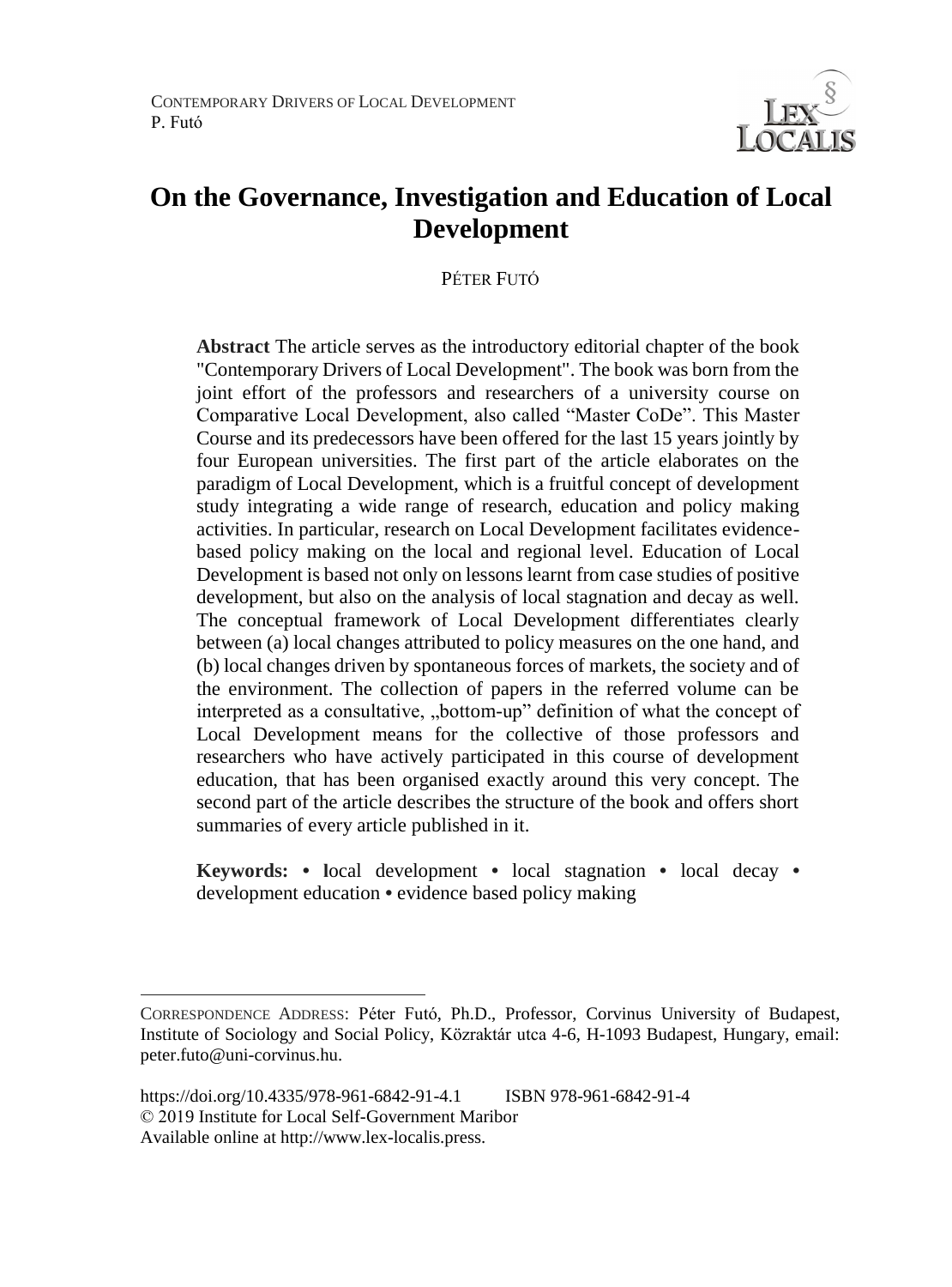### **1 Local development: a fruitful paradigm**

This book was born from the joint efforts of the professors and researchers participating in a university course on comparative local development, also called "Master CoDe".<sup>1</sup> This master's course and its predecessors have been offered for the last 15 years through the collaborative efforts of four European universities. During the time of its existence, the course has involved the work of more than 50 professors and more than 300 students from at least 40 developing, emerging and developed countries. The former students of this course have found work at various levels of national, regional and local governments and in prestigious international organizations. Many of them have made their careers in NGOs, academic and research organizations, or are working as independent consultants and development practitioners.

International development has an inherently interdisciplinary nature, therefore any curriculum that covers this subject must find the delicate balance between covering a wide range of interdependent but relevant subjects on the one hand, and identifying some points of focus and accepting some limitations on its scope on the other.

The founders of the master's course have chosen local development as an umbrella paradigm for integrating curricula, lectures, exercises and internships into a meaningful, coherent multi-country, multicultural activity. This paradigm<sup>2</sup> has proven to be very fruitful, as documented by the research papers that have been published and presented by the professors who teach on the master's course, but also by the dissertations that have been prepared by the students of the course which cover an astonishing variety of relevant issues in their home countries.

While local development as a phenomenon has been eternally present throughout the course of human history, local development as an applied scientific discipline is relatively young. The founders of the CoDe Master's Course have deliberately embraced a rather flexible interpretation of this term which has allowed for a wide margin of overlap with other associated, preexisting incumbent disciplines. In this special case, the lack of an exact definition arose from an active choice to incorporate contributions from several relevant and related scientific disciplines, and also from a wide range of policy areas in which the related findings can be applied. The framework of this research and education activity was defined using only a few principles, as follows.

- *Governance.* Local development as an area of applied policy research focuses on governance issues that aim at strengthening economic prosperity, social stability, and environmental sustainability at the local and regional level.
- *Investigation.* Local development as a discipline involving social, economic and institutional research aims at understanding, explaining, and highlighting the factors that lead to the development of settlements, regions, and urban and rural spaces. The aim of local development research is thus to facilitate evidence-based policy making on the local and regional level by creating the conceptual framework for the latter,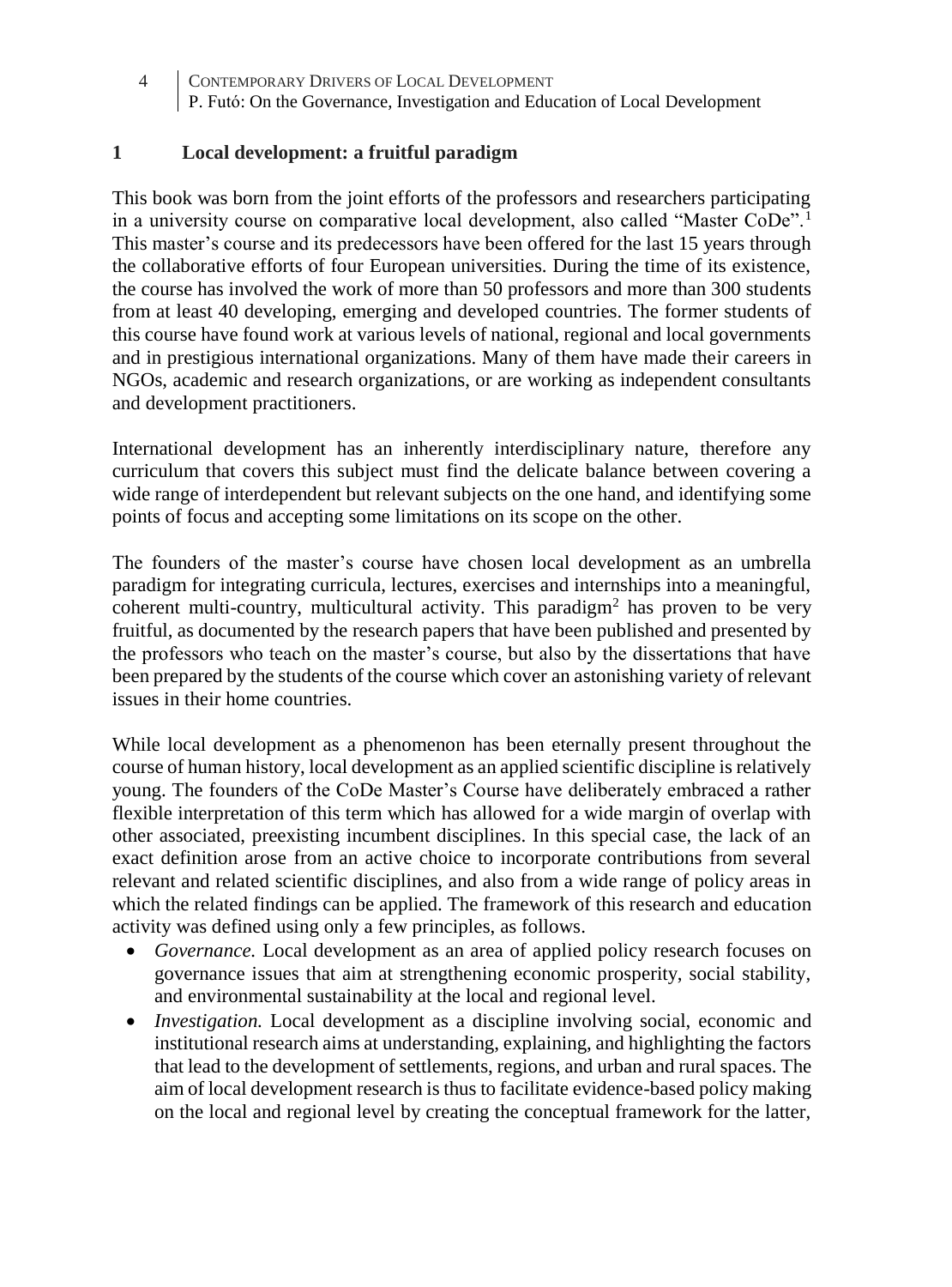by identifying suitable theoretical explanations, and by collecting the necessary empirical evidence.

• *Education*. Local development as a field of higher education conveys the necessary knowledge to students who intend to become development practitioners at local and regional levels.

The above definitions can be further refined (a) by extending the scope of the term "local development," and (b) by differentiating between policy-induced and spontaneous mechanisms of development. Let us investigate two hypotheses which are conjectures closely related to the very concept of local development.

- The first hypothesis is that it would be more fruitful and more practical to extend the scope of the term by defining a somewhat wider paradigm which could be called "Local Change". This would incorporate not only local development, but local stagnation and decay as well. Case studies of local stagnation and decay abound, and are frequently more spectacular and deliver more lessons than local success stories of development. In such an extended conceptual framework, there would be a clearly defined, non-overlapping and complete set of so-called "drivers" that have been identified to facilitate local development, and it would be the lack of some of these very same drivers (or a poor combination of them) that exerts a negative effect on the attractiveness of a locality, and ultimately leads to local stagnation and decay. Thus, by using the umbrella term "Local Change," development (and its negation) could be investigated through a unified and coherent conceptual framework.
- The second hypothesis relates to the identity of the agent(s) that drive local development. Accordingly, it would be more logical and more productive to use a conceptualization of local development that clearly differentiates between (a) changes attributed to policy measures, and (b) changes due to spontaneous market forces societal pressures and environmental challenges.<sup>3</sup> Public policy interventions include certain instruments such as regulations, subsidies and services that are packaged into projects, while spontaneous changes can be conceived of as being driven by a combination of (a) autonomous market forces, such as supply and demand, (b) social pressures, such as aging and migration, and, (c) environmental processes such as erosion and climate change.

Worthy of further investigation is whether the application of the above conceptual framework could eventually lead to better governance, to a deeper understanding of development forces, and to more comprehensive university curricula.

The call for papers for this book was disseminated among the professors and researchers of the master's course in the summer of 2017. The contributions can be regarded as a representative sample of local-development-related research papers and the associated disciplines. This volume can thus be interpreted as a consultative, "bottom-up" definition of what the concept of local development means to a collective of professors and researchers who actively participated in a course of development education which was organized exactly around this very concept.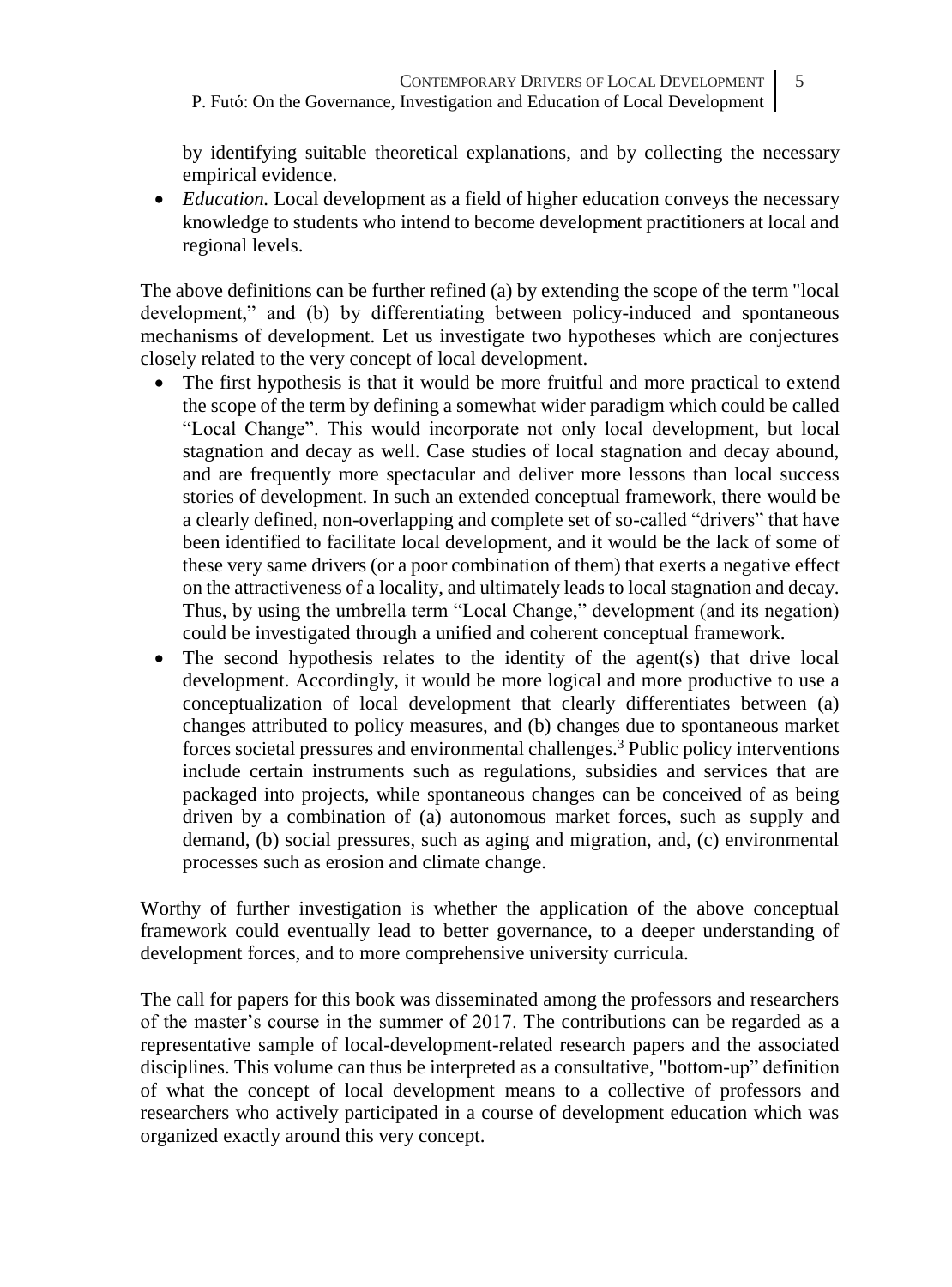It would have been overly ambitious to create a predetermined structure for this volume based on substantive categories (e.g. sectors, policy areas, or countries). Such an approach may be more appropriate for a handbook or for an analogous, all-encompassing, encyclopaedic effort. However, it would not have been possible to classify articles into a completely exhaustive, non-overlapping system of categories of local development: the subject is just too colourful for that.

For the above reasons, the structure of this book has been organized according to the *genre* of the contributions. The categories of this classification are reflected in the chapter titles of this volume:

- Conceptual framework, theory and measurement;
- Analyses of legal and institutional arrangements;
- Sectoral and spatial analysis;
- Innovative policy interventions, plans and initiatives;
- Evaluation of projects and programs

Each of the *genres* identified in the above classification represents typical, widely used approaches to tackling local-development-related problems. All of these genres have been frequently used by researchers, consultants, educators and students of this subject. In what follows, we apply the above-defined structure to present an overview of the publications in this volume.

# **2 Conceptual framework, theory and measurement**

As local development is an applied science, it relies heavily on the terms, models and empirical strategies of other disciplines, such as Economic Geography, Sociology, Political Science and Regional Science. The analysis of local development – as is also the case in other disciplines of social inquiry – starts with the selection of the proper terms, hypotheses, and theories. Following some efforts at measurement, the thuscollected empirical material is incorporated into a conceptual model which can be of a mathematical-statistical nature or, in the case of qualitative research, a qualitative model (for example, which compares case studies). Subsequently, the results of the above reasoning are used to test the validity of the selected hypotheses and the applicability of the theories within the scope of the particular area of research (King *et al.* 1994).

The following articles are good examples of the design of conceptual frameworks, identification of theories for structuring models, the measurement of statistical indicators, and the use of these instruments to investigate spatial economic processes. The added value of the articles in this chapter lies predominantly in their contribution to the theoretical underpinnings and methodological tools of local development.

• *Joachim Möller's* article, *"Theories in Regional Economics in the Light of Local Development,"* is a short introduction to the principles of Regional Economics. It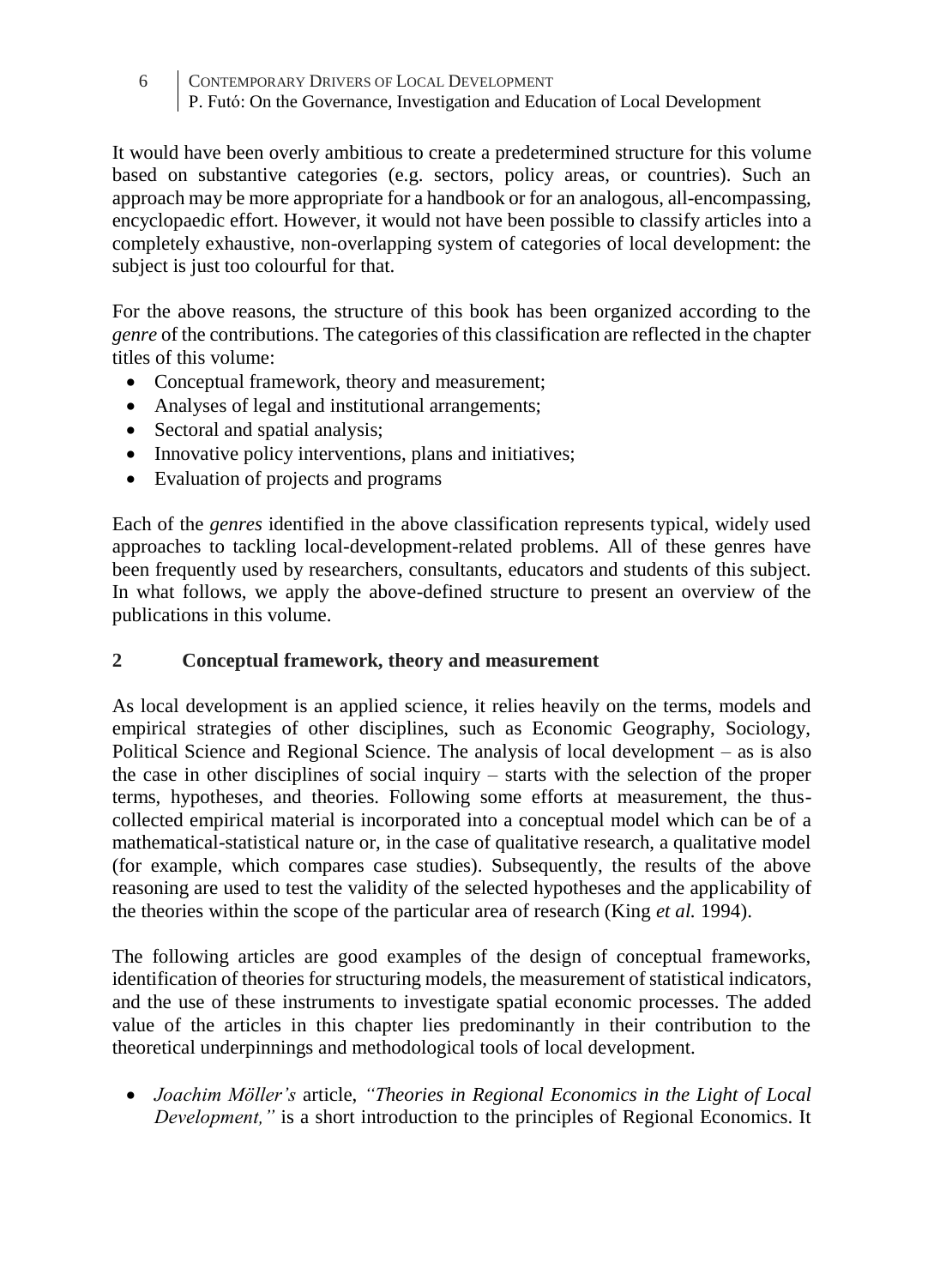demonstrates some basic concepts and models for investigating the spatial aspects of economic phenomena such as productive activities, co-operation, exchange, labour migration and per-capita income by highlighting the impact of population density and distance. The author offers an overview of contemporary literature about the advantages and disadvantages of agglomerations and the market potential of locations. The quantitative part of the article demonstrates the gravity model as applied in the regional context. This is a distance-sensitive regression analysis based on registered data about either transport streams or commuting data. The model is frequently used for measuring the economic importance of locations, both at the sending and the receiving end of these resources. The gravity model can be refined and extended by taking into consideration not only the sending and the receiving location, but also the attracting power of the so-called "intervening opportunities"; i.e. the market potential of locations along the route.

- *Peter Haller and Joachim Möller's* article, *"Infrastructure and Local Economic Development,*" discusses various ways of assessing the impact of investments in infrastructure on GDP and on future regional and local economic development. Infrastructure is generally defined by its constituents, such as water and power supply, communication networks, road and rail. The analysis investigates various ways of measuring the effects of proximity to main transport and communication axes on the economic growth of cities, suburbs and peripheral regions. The paper offers an overview of current findings in this field. A case study from Germany puts the literature into perspective: the impact of transport infrastructure on regional labour market development is investigated. For this purpose, the long-term effects of the autobahn (motorway) network on regional wages, local employment structure and efficiency are assessed by quantitatively analysing geo-spatial data.
- The paper by *Wolfgang Dauth, "Measuring regional economic dynamics,"* explains some widely used statistical instruments for modelling the interrelationship between (a) national and, (b) regional growth of (1) regions, and (2) industries (sectors). The article explains the uses and limitations of the "shift-share" model as a predictive tool. Subsequently, a calculation exercise illustrates the use of this model. A database of employment data relating to the regions and industries of Germany is analysed at a very deep level of temporal, spatial and sectoral detail, whereby employment data extending to 20 years for the 402 administrative districts of Germany are disaggregated into 422 categories of economic activities. The paper ends with an interpretation of results, whereby the development trajectories of four case-study settlements are explained.
- The study of *Márta Kiss and Katalin Rácz "Factors and Policy Measures Influencing Local Economic Development: An Overview of the Conceptual Framework"* shows the considerations and dilemmas that arise when attempting to identify the driving forces that influence local economic development. The authors offer a wide overview of international professional publications devoted to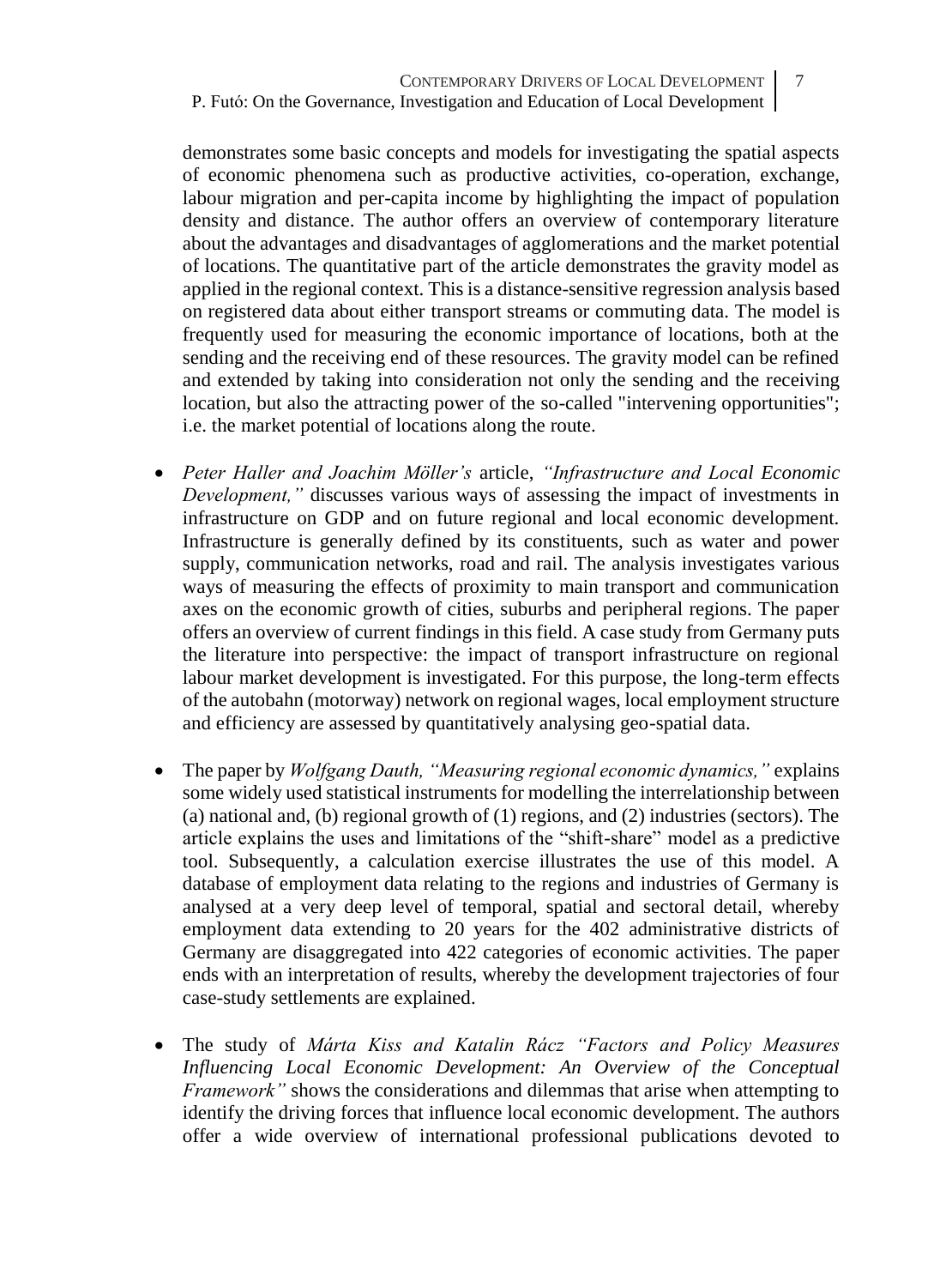analogous tasks, and recommend a hierarchical classification of factors, the applicability of which is tested by analysing their own empirical observations in Hungary. Subsequently, the role of specific leading development factors are discussed, such as local endowments, social capital (interpreted as the cohesiveness of the local collective), institutional behaviour, market-based economic processes and the policy measures of the central government. The article also identifies major public, private and non-profit stakeholders*.*

#### **3 Legal and institutional arrangements**

According to the influential theory of new institutional economics, economic change is profoundly influenced by legal norms and rules, and by their enforcing organizations (North 2016). In central and local public administrations, regulations shape modes of governance, hierarchical structures, organizational arrangements and enforcement mechanisms associated with ownership, while the role of legal provisions in market transactions are crucial in determining the strength of commitments of exchange, in establishing contractual safeguards, and in shaping bargaining strength. History has shown that political and institutional choices contribute significantly to national and local changes and can be decisive in terms of whether an area will develop, stagnate or decay (Acemoglu and Robinson 2012). It has been recognized that the quality of regulations and the efficiency of the enforcing institutions have a direct effect on development. In international organizations, the assessment of the impacts of regulations on national, sectoral and local development has evolved into a routine activity (OECD 2009).

The following articles are good examples of the analysis of the regulatory environment of local development, with special respect to highlighting the impact mechanisms of various provisions. The added value of the articles in this chapter lies predominantly in their contribution to understanding (and reforming) the legal and institutional arrangements of implementing local democracy, granting equal opportunities to minorities, and the provision of local services by public and private stakeholders. Some of the publications apply a comparative method, which enables the authors to make generalizable conclusions.

• The paper by *Simona Kukovič and Miro Haček, "Comparative Local Governments In Europe"* starts with a thorough and logical overview of various typologies of local governments. The typologies taken into consideration are based on the representative features, democratic guarantees, structures and tasks of European local government arrangements, as well as their relations with regional and national levels of authority. The authors have elaborated their own typology, the "inclusive model," which covers not only the types of local governments institutionalized in traditional European democracies, but also those of the new democracies of Central and Eastern Europe. This typology enables the reader to distinguish between three models of local government: the technocratic, the bureaucratic, and the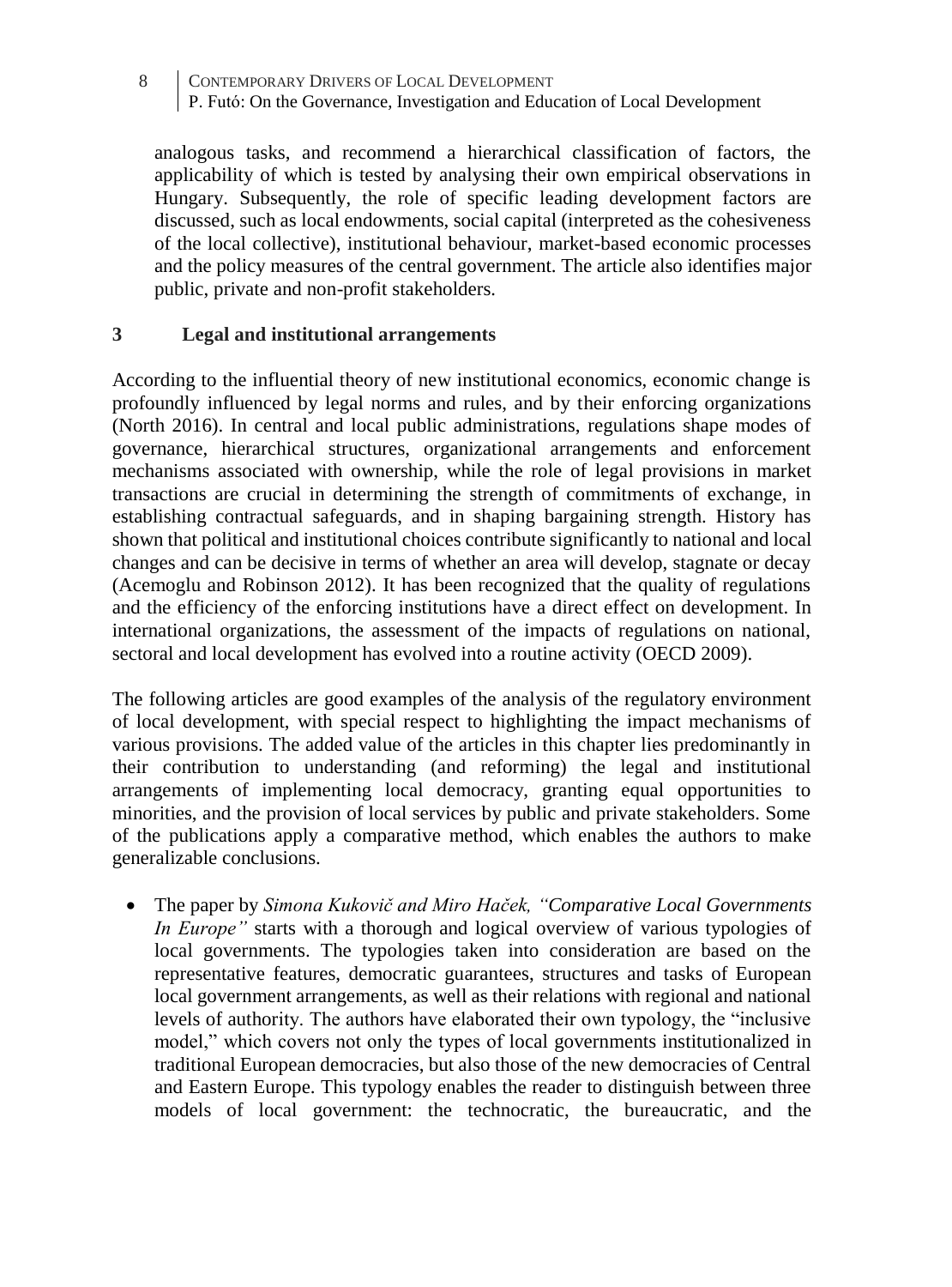transformational model. The findings can readily be used in comparative research of local authorities in different national settings.

- The paper by *Simone Penasa, "The protection and promotion of linguistic minorities - The Italian Law of Diversity at the local level,"* first outlines a general conceptual and legal framework for the investigated policy area. The author describes and evaluates the legal tools and constitutional principles that have been elaborated and enforced by authorities at national and international levels. The subsequent case study focuses on the legal arrangement for protecting and promoting linguistic diversity in Italy. Special attention is paid to Italian Framework Law 482/99, which, as an application of the Constitution, recognizes twelve minority languages and provides for their protection in that country. Finally, the paper focuses on the role of local communities in effectively implementing the international and constitutional principles aimed at protecting and promoting linguistic minorities.
- The essay of *Matteo Ferrari, "The Role of Contracts, Standards and Certification in Protecting Fundamental Rights,"* deals with the role of privately elaborated rules in economic transactions, The paper focuses on rules agreed and implemented by private parties in order to guarantee and protect the fundamental rights of exporters, importers, suppliers, buyers, wholesale and retail traders and consumers participating in international supply chains. Recourse to standards and certification can be interpreted as a way of creating uniformity in protecting the fundamental rights of economic players, including consumers, whereby the specific requirements are agreed by professional bodies of private parties. The contract is an additional legal mechanism designed to make standards and certification binding for such actors. The author demonstrates the important role of these privately conceived legal instruments in rural development, human rights, safety at work, environment protection, and food safety by elaborating and comparing three case studies. The case studies explain various mechanisms of private self-regulation in the supply chain of the coffee industry: they describe standards and certification systems that help implement important norms and principles, thereby facilitating networkbuilding among various stakeholders in the sector. Compliance with these norms is enforced by private contracts, thus facilitating co-operation between multinationals, their suppliers, the retailers of the final products and consumers.
- The two papers from *Don Elliott, "Environmental Protection and Sustainable Local Development in the USA,"* and *"Land Use Planning and Zoning as Key Tools in Sustainable Local Development in the USA,"* describe the division of labour and authority between various levels of government in governing the respective policy areas. The U.S. legal system includes very little federal regulation over land use – except for some general provisions on water, air, and endangered species and the application of Environmental Impact Assessment for projects that use federal government money. Most cities and counties are given substantial authority to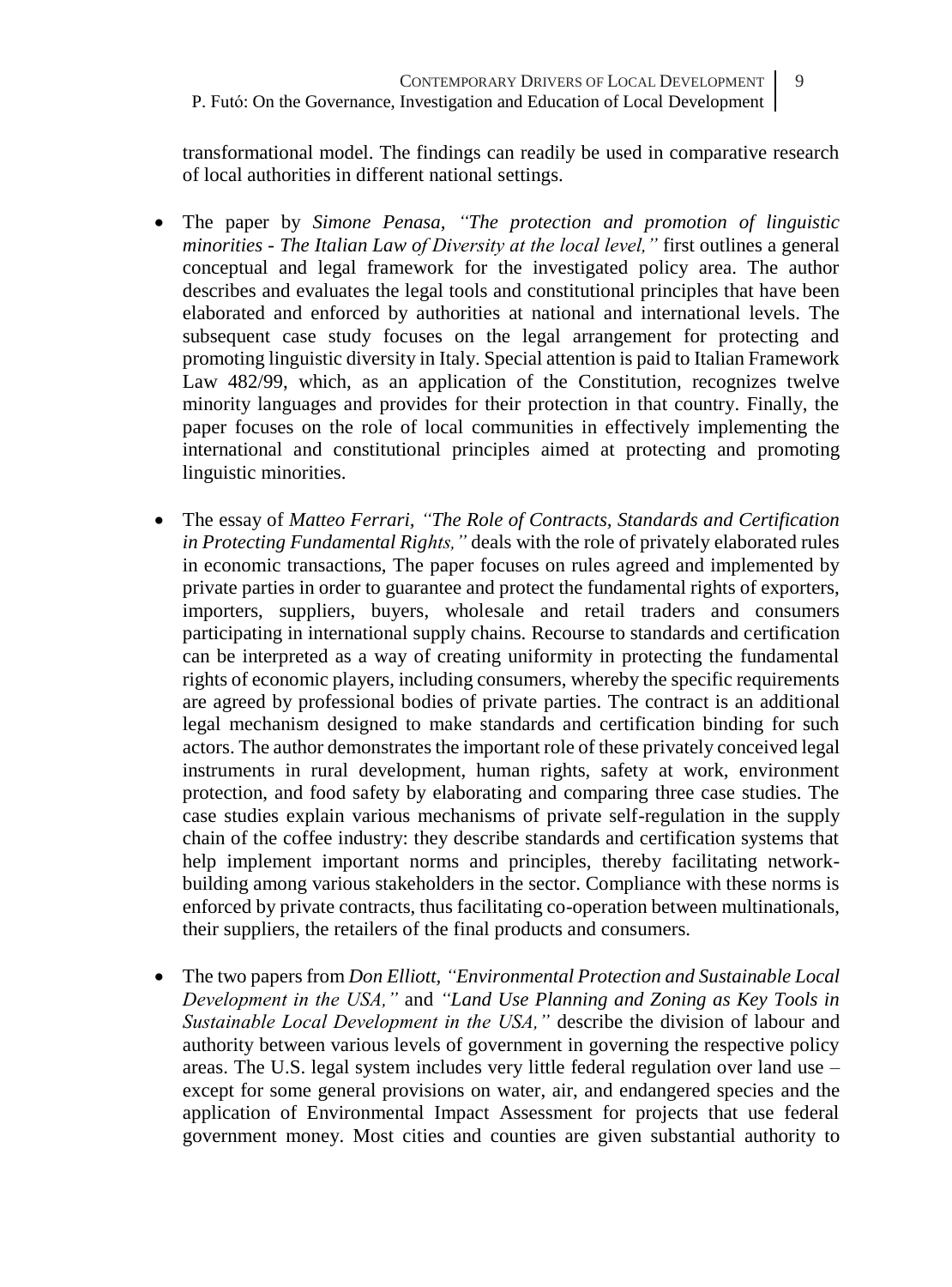regulate the division, development, and redevelopment of land as they see fit – subject only to the requirement for constitutional protection of property rights and fair procedures. However, local governments must take into consideration global economic competition, the pressure for efficient public administration, and the desire of citizens for more effective participation. The article identifies some of the best practices of cities aimed at enhancing attractiveness and economic growth. The recommended measures are meant to develop public transit, housing, tourismrelated facilities, to encourage local art and cultural activity, small business development, regional co-operation, the clean-up of polluted properties and the training of a workforce suited to the available job openings. Case studies of the metropolitan areas of Denver, Colorado and New York demonstrate the innovative and collaborative practices of local governments that result in environmentally and economically sustainable local development.

- *István Tózsa's* article *"A model of centralizing local government finances*" explains how the Hungarian Government after 2010 bailed out indebted local governments, and which other measures accompanied the financial reforms. In contrast to international trends of increasing local autonomy and shifting responsibility for expenditures and revenues to lower levels of government, the government of Hungary implemented a centralizing reform of the local government system of the country. The reform included the reduction of local autonomy in many respects by centralizing the governance, administration and public infrastructure of a wide range of public services, partly into the central government and partly into the seven administrative regions of Hungary. Significant steps toward centralization were made in the administration of public healthcare, education, environmental protection, unemployment policy, and local finances. Corresponding measures were also taken to reform local elections and local administration. The article describes the legal techniques involved in the above-described reform of responsibilities and finances. In particular, the formerly normative financing of the local governments was replaced by task-based financial support from the central government. This means that instead of using population size as the basis for financing local public service tasks, the financing regime now takes into consideration the amount of local tax and duty revenues.
- *Simona Kukovič, Colin Copus and David Sweeting's* paper*, "Local Democracy in Comparative Perspective,*" provides a comparative analysis of the local government systems and local democracy in three countries: England, Spain, and Slovenia. Emphasis is given to the rules concerning the election and accountability of mayors and local councils. Local government in the three case-study countries has evolved along fundamentally different historical trajectories, traditions and political cultures. The paper demonstrates the various conceptualizations, systemic differences, and choices of local politics and leadership. The institutional arrangements of the three countries are comparable, although wider national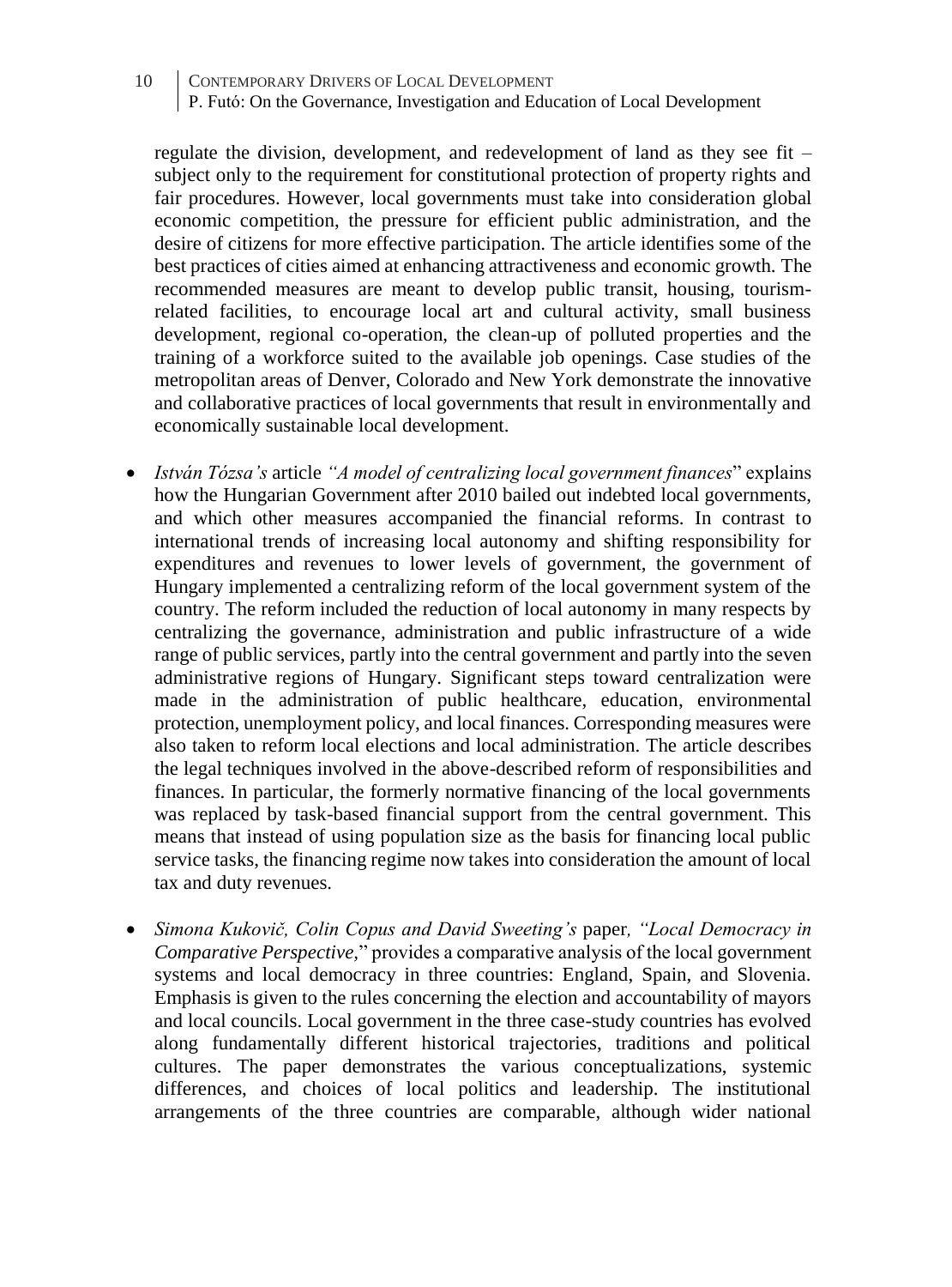developments have influenced and shaped local government in profoundly different ways.

## **4 Sectoral and spatial analysis**

Sectoral and spatial analyses are a form of meso-economic investigation. The scope of meso-level analyses is narrower than that of macro-level investigations, and in the case of local development studies is constrained either to sub-national geographic entities (e.g. a city or a group of districts) or to particular sectors of the economy (e.g. tourism or information technology). This limitation of scope enables researchers to pay more attention to the specific means, methods, impact mechanisms, organizational structures and geographic features under which the economic forces of supply and demand play out (Matkovskyy 2012).

The papers in this chapter are based on a rich body of empirical detail and are of significant analytical depth. This is achieved by consciously respecting related spatial and sectoral limits, and skillfully using geographic and sectoral specificities to reveal patterns of local development.

- The paper by *Italo Trevisan, "Local Development in Italian districts 'after the deluge',"* describes the historical and economic significance and the adaptation strategies of Italian industrial districts. Italian industrial structure is characterized by the importance of SMEs and their weighty contribution in terms of employment, sales and exports. The international competitiveness of Italian SMEs has been enhanced by another peculiarity of Italian industrial structure: the sectoral concentration of production in small, specific areas. Industrial districts have been instrumental in the development of many areas of Italy. However, the last two decades have been rather disruptive for these Italian districts due to the increasing tension caused by globalization, and competition from low-cost countries. The author pays special attention to adaptation strategies such as enhanced outsourcing and increasing internationalization and delocalization. The study contains a historical and a statistical overview of Italian industrial districts. Subsequently, the adaptation strategies of industrial districts are demonstrated by two case studies containing rich empirical material: (a) one district specialized in the tannery industry and the manufacturing of leather products and, (b) another district specialized in the manufacturing of chairs.
- The paper by *Nicole Litzel and Christoph Rust, "History of Success: Regensburg – A local growth miracle,"* is an analysis of the development path of a city and of the impact of its university on employment and know-how transfer in Germany. Local development in the city of Regensburg was driven by a successful regional economic policy, by the evolution of a high-technology industrial cluster which extended networking to many sectors, and by the establishment of the University of Regensburg. The nationwide impact of the university is demonstrated by tracking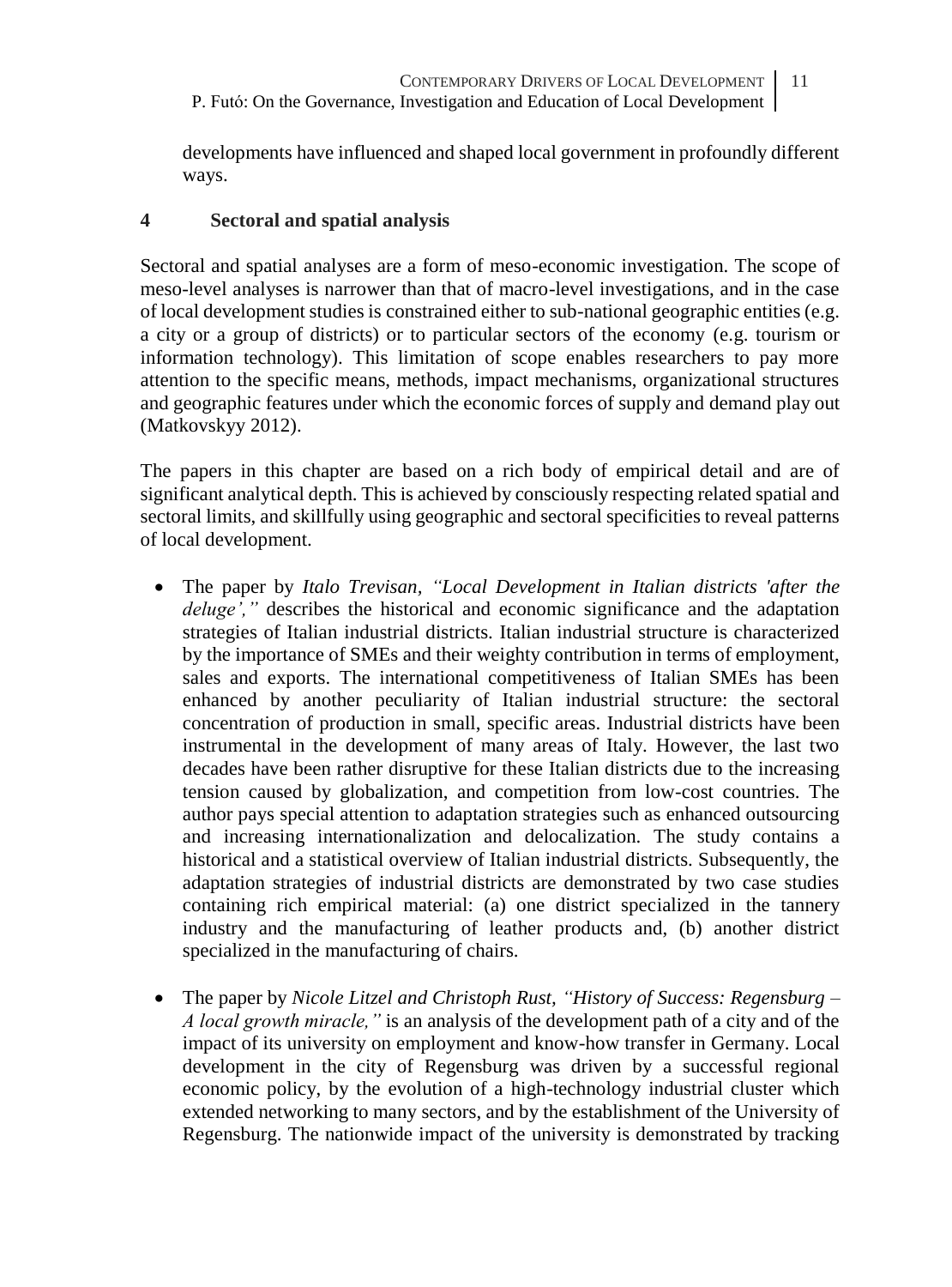the professional and geographical path of its graduate students. The indicators for this impact assessment are calculated based on the student registries of the university, covering all 95,000 students who obtained a degree between 1995 and 2015. This database has been merged with the national social security database that spatially covers the territory of Germany. The results of the calculation show that while many students have found workplaces in the city of Regensburg, in Eastern Bavaria, in Munich, and in the capital Berlin, the impact of the university extends to the whole country. The spatial and sectoral components of the employment decisions of the university's students are analysed with the help of mathematical models, and the factors influencing students' employment decisions are identified and ranked by applying a logit model. It is found to be characteristic of the Regensburg region that very small (less than 50-employee) and very big (more than 1000-employee) local firms have exerted a relatively stronger attraction on graduate students than medium-sized local companies.

- The paper by *Zsuzsanna E. Horváth, "Travel and Tourism: Impacts on Local Development,"* investigates the advantages of developing tourism and travel in a locality or a region. Economies that rely on this sector have the advantage of diversification and resilience to negative external events and developments. The development of travel and tourism facilitates sectoral restructuring of rural, lowincome regions that have previously relied heavily on agriculture and natural resource extraction. Moreover, travel and tourism development promote cultural heritage and traditions. Two regional case studies demonstrate how heritage tourism development may become a specific driver of local development.
- The article by *Zsuzsanna E. Horváth, "Smart and Intelligent Cities,"* is devoted to the application of information and communication technologies to city management. Progressive city management increasingly relies on information and communication networks, sensors, actuators, and "big data" analysis while offering public services and involving citizens in decision making. The paper offers an overview of the findings of key international literature and describes the latest innovative developments in this domain. The author demonstrates the best practices of the application of IT in urban utilities, transportation, environment, environment protection and commerce. Case studies are presented from South Korea, Taiwan, Qatar, Norway, Netherlands, the UK and Spain.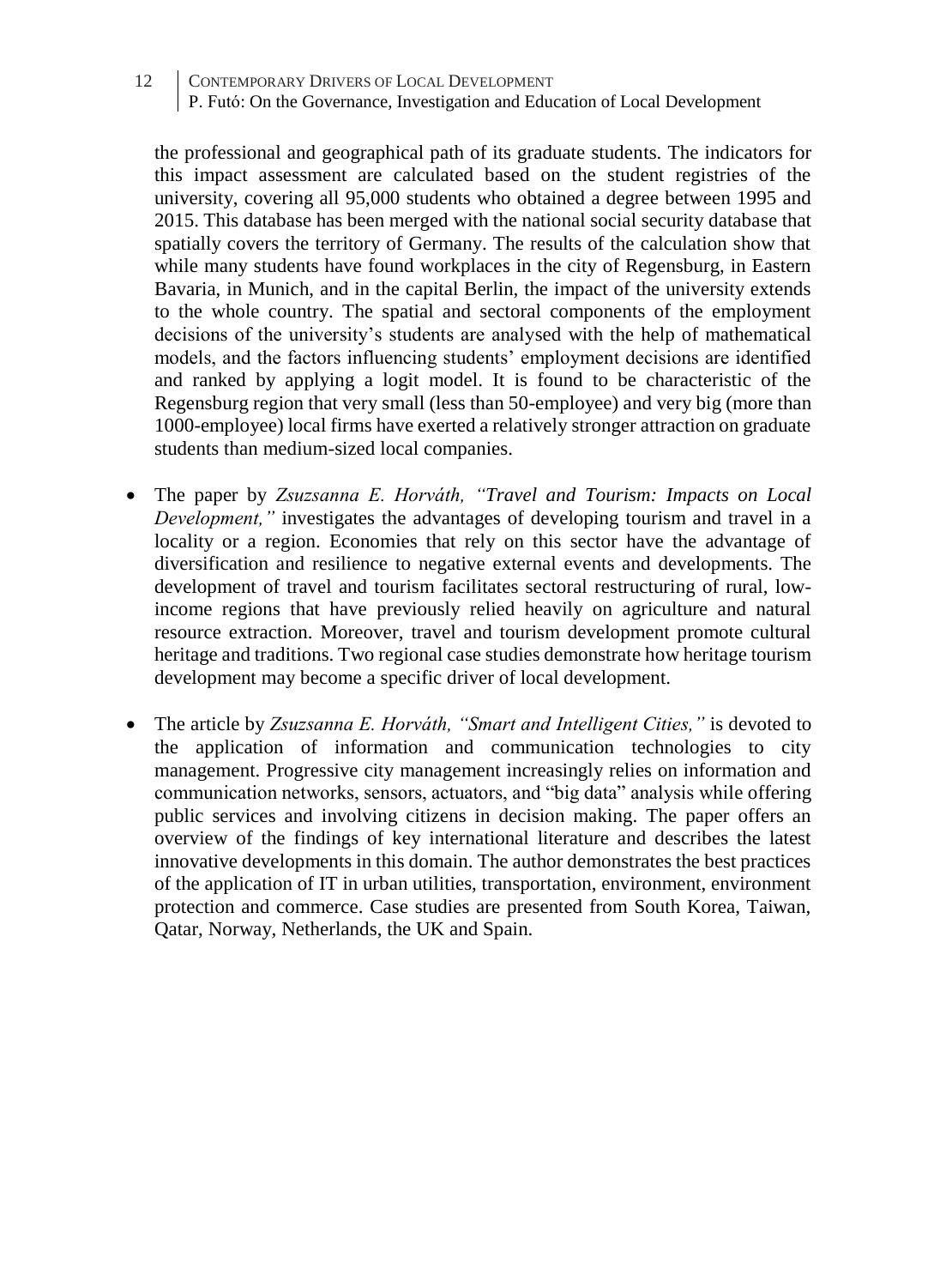#### **5 Innovative policy interventions, plans and initiatives**

During the last two decades, social and political experiments have become increasingly popular in sociology, political science and planning (Huitema *et al.* 2018). Experimenting is not only a research method widely used in medical research and in the evaluation of aid policy projects and programs (Gertler *et al.* 2011), but also a distinct approach to governing in terms of public policy and management. Experiments that involve innovative ideas about governance and management have the potential to become the starting points for policy reform, the re-structuring of certain markets, and for profound local change. Public and private stakeholders frequently try out specific innovative legal and organizational arrangements with a view to repeatedly and recursively improving upon them on the basis of experience. The lessons learnt from experiments in social systems and governance may contribute to a better understanding of the preferences, goals, and commitments of stakeholders and may also reveal the hidden impact mechanisms of policy measures.

The added value of the papers in this chapter lies predominantly in the fact that they describe innovative combinations of policy areas and policy instruments that have been tested in real-life situations of aid policy implementation. Their novelty lies neither in the underlying traditional policy aims (e.g. helping the poor), nor in the application of wellknown policy instruments (e.g. offering microcredit to the enterprising poor people). Their innovation appears rather in the ingenious combination of the above-described policy aims and tools, which results in an efficient, interdisciplinary, inter-sectoral, interministerial or inter-departmental approach. Subsequently, this approach can serve as the basis for promising policy experimentation.

• *Šárka Waisová and Ladislav Cabada's* paper*, "Environmental cooperation as a tool for local development and peacebuilding in conflict-affected areas,"* reports on the application of various policy instruments that couple environment protection with security-related and peacebuilding activities. Since the end of the 1990s, environmental cooperation has emerged as a tool for local development, conflict transformation, and peacebuilding. International organizations have implemented various related projects in conflict areas or in post-conflict settings, aiming on the one hand at improving security, while on the other hand at meeting environmentally relevant objectives (such as establishing a natural peace park, preserving the rainforest, or developing water infrastructure). The article demonstrates the innovative policy instrument "Post-conflict Environmental Assessment" which was increasingly applied by international organizations in the Serbia–Kosovo conflict, and also in Lebanon, Iraq, Afghanistan, Sudan and Liberia. Subsequently, "Postconflict Environmental Assessment" is placed in the context of other assessment methodologies that are applied by international organizations to address environmental challenges.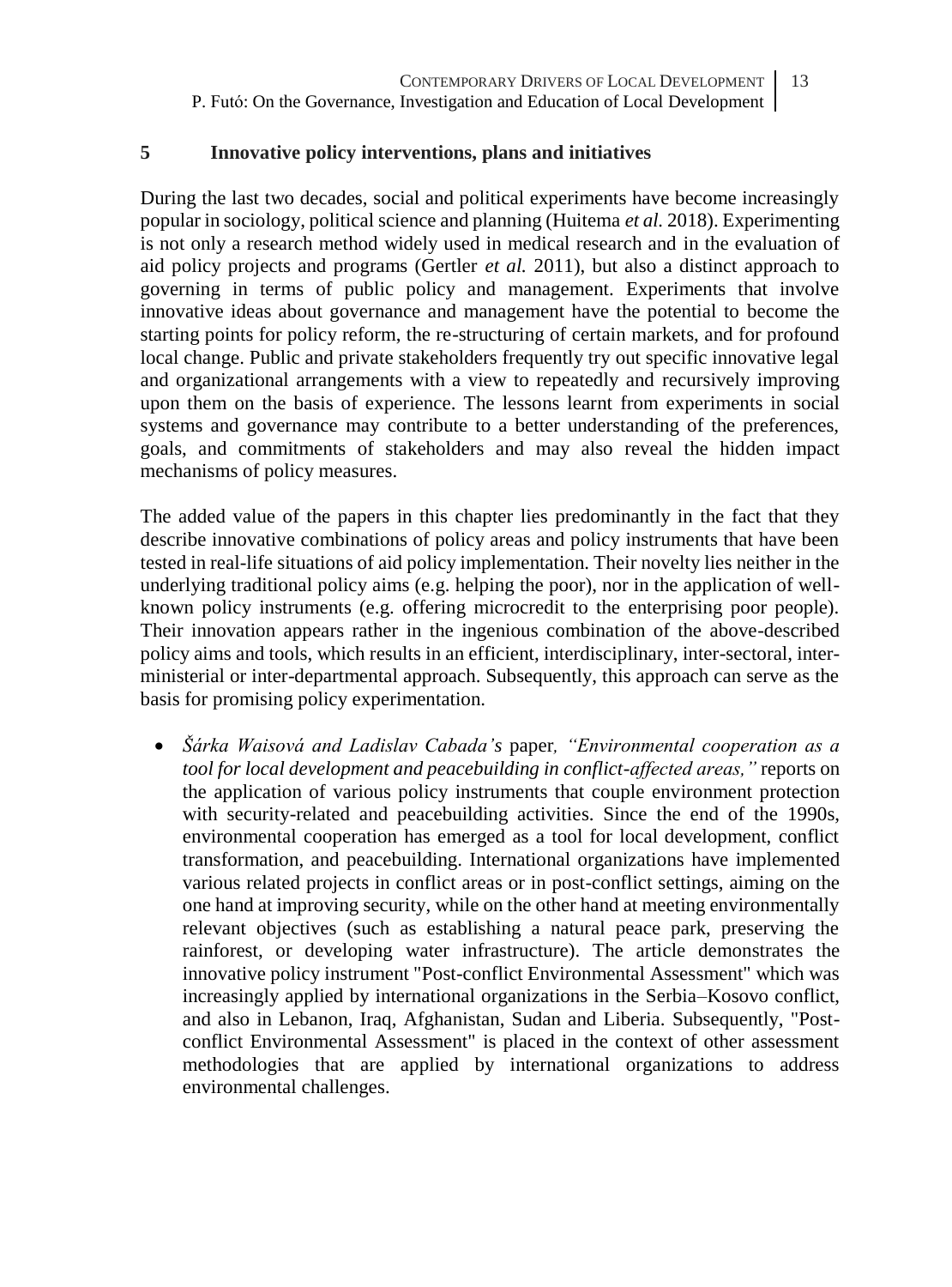- 14 CONTEMPORARY DRIVERS OF LOCAL DEVELOPMENT P. Futó: On the Governance, Investigation and Education of Local Development
- The paper by *Šárka Waisová and Ladislav Cabada, "Local development projects and security strategy: security-development nexus in the post-9/11 period,"* offers a literature review of various interpretations of the interdependence between development and security. The security-development nexus is a policy framework that combines the need for security with striving for development. Since the 1990s, international stakeholders and thinktanks (e.g. the World Bank and OECD) and the governments of various developed countries (e.g. the USA and Canada) have been challenged by an increase in the number and volume of stabilization and reconstruction operations in post-conflict regions and in conflict regions. As a result, security as well as development experts have accumulated a wide range of experience and have accentuated the links between security and development. A new interpretation of development assistance was needed: accordingly, development assistance, particularly local development projects, are no longer seen only as tools for supporting local communities but are used as tools of counterinsurgency and counterterrorism. The article offers an overview of projects and programs which in conflict areas combine two sets of aims: on the one hand they establish security and build peace, and on the other contribute to local development. The article elaborates on the related institutional, organizational and managerial changes, and on the budgeting consequences of this combined approach.
- The paper by *Dipak R. Pant, "Re-thinking Development after Disaster - Notes on post-earthquake reconstruction planning in the Central Himalayas, Nepal,"* takes the form of a comprehensive multi-sector plan that describes necessary measures, technical and organizational interventions and associated administrative and financial requirements. The plan includes a description of methods for reducing various types of vulnerabilities of the local population and the environment. It recommends measures for confronting geo-physical and other environmental hazards, and for managing risks to human habitat and road traffic. The reconstruction efforts after the devastating Nepal Earthquake 2015 are regarded as an opportunity to foster collective resilience, to employ a local workforce in recovery projects, and to develop a sustainable economy by implementing welltargeted economic and fiscal policies and encouraging entrepreneurial activism. An integrated program is envisioned, which includes measures ranging from monitoring the geo-hydro configuration through training local people and administrators, and offering financial grants to families who have been hit by earthquakes or landslides. Further recommendations aim at making the settlement structure more resilient by creating new integrated, compact and safer settlements. Further proposals include measures for improving energy policy, minimizing waste, and granting a wide range of subsidies and discounts and concessions. The comprehensive plan foresees that its implementation will be financed not only by the government and international organizations, but also by donations from individuals and charities from both inside and outside Nepal. The essay is based on a field survey of the central Himalayan highlands in Nepal.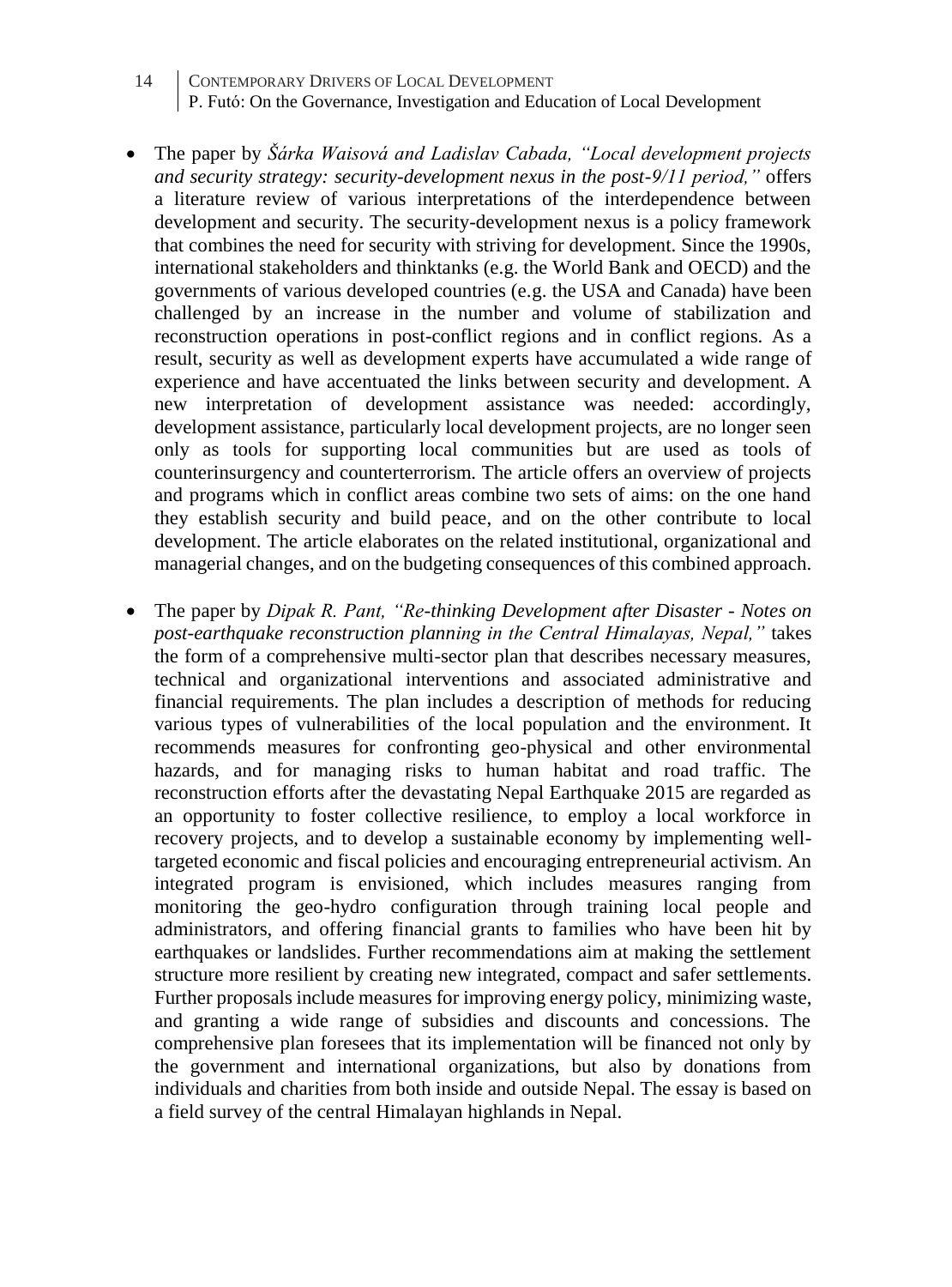CONTEMPORARY DRIVERS OF LOCAL DEVELOPMENT P. Futó: On the Governance, Investigation and Education of Local Development 15

- The article by *Annamária Orbán, "Social and Cultural Innovations in Sustainable Urban Development,"* provides an overview of the ongoing scholarly debate about the notions of social and cultural innovation and their relation to sustainable urban development. Creative organizational ideas, original products and innovative services have the power to exert a profound impact on the development of locations by assigning new functions to selected places. Subsequently, the author focuses on Central Eastern Europe, where during the last quarter of a century – since the fall of communism – a wide range of grass-roots, bottom-up and spontaneous social and cultural innovations have emerged. The paper describes empirical evidence for the positive and negative impacts of these innovations on citizens' quality of life. The article continues with two Hungarian case studies: (a) the social policy and childprotection initiative "Prevention by playing" and, (b) the success story of "Budapest Ruin Pub Culture," which is a spontaneously evolving sector increasingly relevant to local development in relation to tourism, catering, entertainment and real estate. These innovations are put into the context of urban governance, which has the task of creating the necessary administrative and facilitational framework and reconciling emerging conflicts in the respective neighborhoods as well.
- The article by *Peter Futo, "Teaching Microfinance with the help of case studies,"* summarizes the educational lessons of an EU-financed project "Teaching Microcredit, 2014–2015". Worldwide, the provision of microfinance for entrepreneurial poor people is a well-known instrument of development policy. The article presents those concepts of microfinance that are relevant for students of development courses. In particular, the following concepts are described: microfinance, microcredit, micro-deposit and micro-insurance, financial illiteracy and literacy, financial inclusion, the facilitation of micro-entrepreneurship among the poor, female entrepreneurship, creditworthiness, and the sustainability of microfinance schemes. Frequently, the provision of microcredit is used in an innovative way as the financial component of agricultural projects, of small business development programs, or some other delivery of aid. The article compares two case studies of microcredit schemes in a North African setting that serve hundreds of thousands of local beneficiaries: a government-sponsored social microcredit system, and a privately owned and managed commercial one.

#### **6 Evaluation of projects and programs**

During the last few decades, subsidized development programs have become the most widespread instruments and building blocks of aid policy. Similarly, most local development efforts are decomposed into programs and their constituents: projects (Swinburn *at al.* 2006). Evaluation concerns the assessment, as systematically and objectively as possible, of an ongoing or completed project, program or policy, its design, implementation and results. The aim is to determine the relevance of an intervention, the fulfillment of development objectives, and the efficiency, effectiveness, impact and sustainability of the measure. Evaluators of policy interventions in local development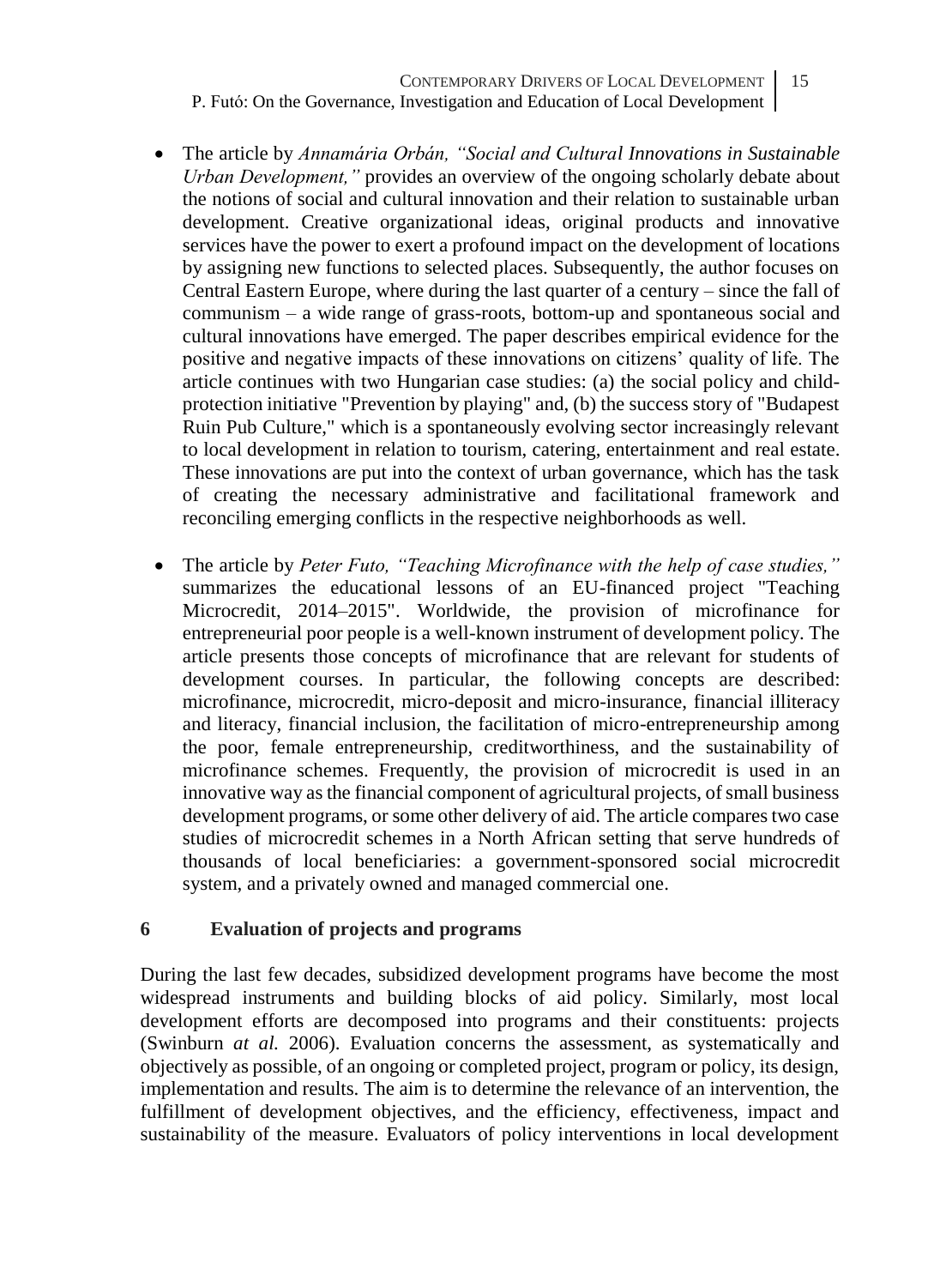must take into consideration complex economic, social and environmental constraints in order to assess the success and/or failure of the measures under analysis. Evaluation as a procedure has been institutionalized in all national and international development agencies, donor organizations and thinktanks such as the OECD, the World Bank, the European Union and some development banks. These organizations have defined their own institution-specific methods for standardising their evaluation efforts (OECD 2007; Gertler *et al.* 2011; EuropeAid 2006). Worldwide, public administrations and donors produce many thousands of evaluation reports on a yearly basis. Evaluation is thus a genre of two professions: research, and consultancy.

The added value of the evaluation papers in this chapter lies in their effort to understand and explain their respective projects, their formulation of clear questions for evaluation, and their consequent application of the selected evaluation criteria. The authors not only formulate their opinions about their respective programs, but also make considerable effort (a) to identify a suitable theoretical framework for social or economic change, and (b) to identify the lessons that may be learned.

- The article by *Ildikó Husz and Éva Perpék, "Equal opportunities and investing in children: theory, policies and projects,"* investigates the theoretical embeddedness of the policy area of preventative childcare in the context of human, cultural and social capital theory and social inclusion and exclusion theory. Investing in children is a priority of national and international policies and of development programs. A preventative and child-centred social investment strategy is more productive than one which compensates already existing disadvantages or levels unfair differences. Early child development contributes to better health and educational attainment, favourable job market position, and a lower deviance rate. The authors offer an overview of the related international conventions, recommendations and policies. Recent Hungarian national strategies and their local implementations that aimed at reducing child poverty are investigated with special respect to Roma families affected by extreme poverty, poor housing conditions, a low level of education, and weak labour market participation. Two Hungarian local development programs that aim to improve the life chances of children at risk of poverty and social exclusion are presented and evaluated. The article compares the two programs, according to the services they offer and their impacts. The paper is based on site visits, stakeholder interviews, needs assessment studies, and evaluation documents.
- The article by *Marta Kiss and Katalin Rácz, "The Role of Local Governments in the Development of the Local Economy: international findings in the light of Hungarian case studies,"* evaluates the economic development activities of several Hungarian local governments by taking into consideration analogous measures implemented worldwide. The authors show that the role of local governments in economic development has become strategic over the last few decades, as the former have been able to mobilize resources and coordinate stakeholders. The authors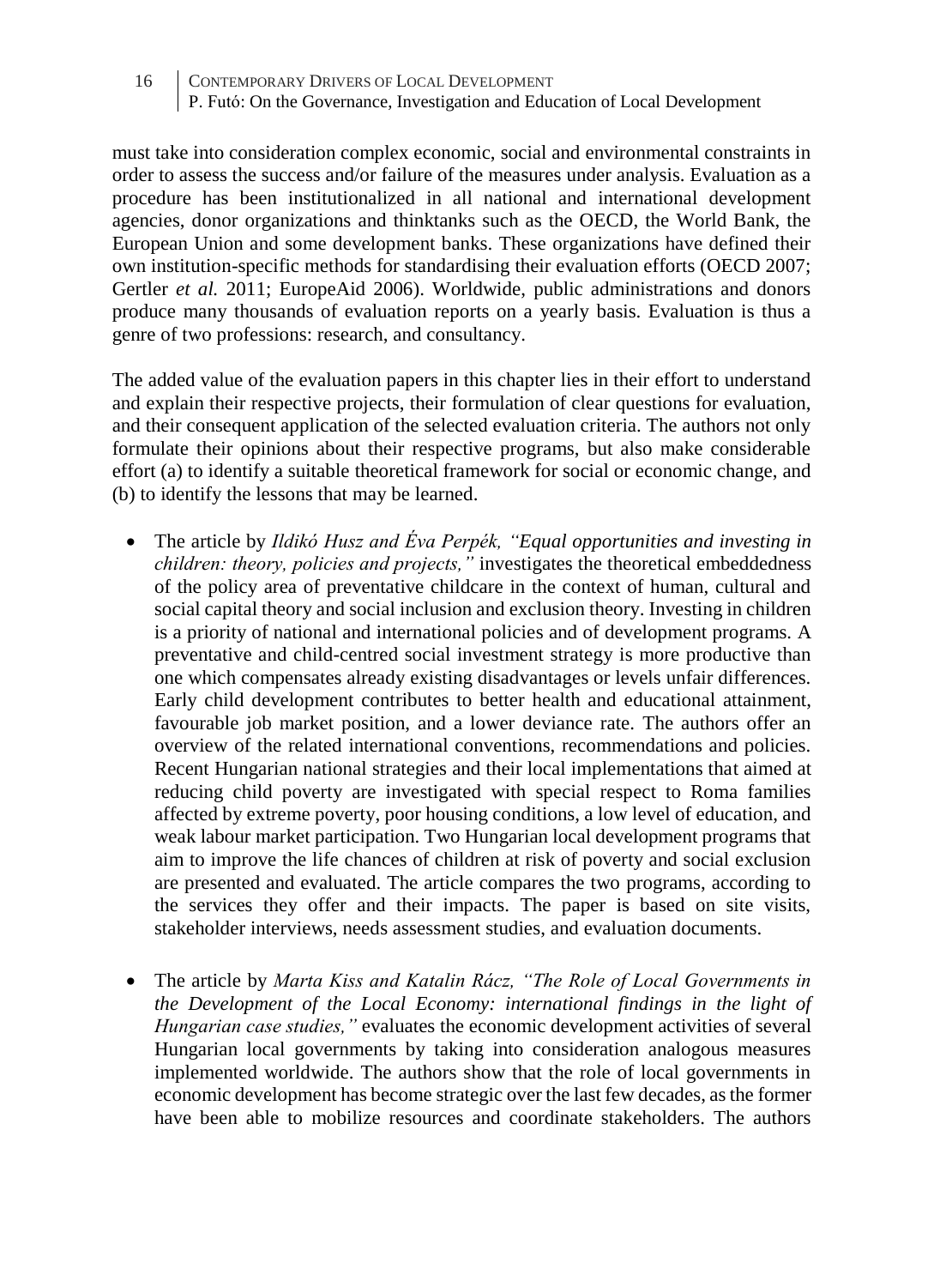evaluate the economic development strategy and performance of three Hungarian settlements. For description, comparison, assessment and justification purposes a set of well-defined indicators of local economic development are applied. These factors have been identified by carefully analysing the international practices used in analogous evaluations. A remarkable typology of local economic development strategies is developed by using a conceptual scale that ranges from (a) demandoriented strategies, which focus on the satisfaction of the needs of the population, to (b) supply-oriented strategies, which focus on business support and the promotion of local investment.

- The paper by *Péter Futó, "Teaching Business Climate Development with the help of case studies,*" presents a practical conceptual framework for Business Climate Development as an area of development policy, and introduces the terms used for evaluating Business Climate Development projects and programs. The structure of such programs and the method of their evaluation is demonstrated with the help of an illustrative case study in which a Business Climate Development program was evaluated in a post-soviet republic. The evaluated program covered the following policy areas: (a) registering businesses, (b) issuing various permits for businesses, (c) dispatching inspectors to oversee various business activities, and (c) managing taxation. Additionally, the evaluators classified the services offered by the program into so-called "aid delivery mechanisms" whereby the categories were as follows: (a) research into the small- and medium-sized business sector, (b) promotion of legal changes, (c) capacity building, institutional development of government agencies and NGOs and (d) awareness raising. The evaluation used the following four criteria, (a) relevance, (b) effectiveness, (c) sustainability, and, (d) impact. The case study has since been applied for educational purposes in the Master's Course on Comparative Local Development.
- The article by *Sinisa Zaric, "Social capital and local development: citizens' participation in decision making processes,"* analyses the practice of crowdsourcing and its application to citizen consultation purposes in public policy, which is called citizen sourcing. Crowdsourcing is an internet-based method of obtaining information, ideas or votes by enlisting the participation of a large number of people. Citizen sourcing can be used as an instrument of local democracy, facilitating the links between local leaders, administration and citizens. The article explains how and why the phenomenon of citizen sourcing can be embedded into the context of social capital theory and local development. Social capital as a term has been used widely to operationalize interpersonal trust among citizens, trust in local and other institutions, trustworthiness, as well as citizens' networking in various associations, clubs, organizations at local and other levels. A typology and evaluation criteria of local citizen sourcing projects are presented. The subsequent case study demonstrates and evaluates the process and the results of a participative budgeting project in a Serbian town. This is an innovative citizen sourcing initiative led by the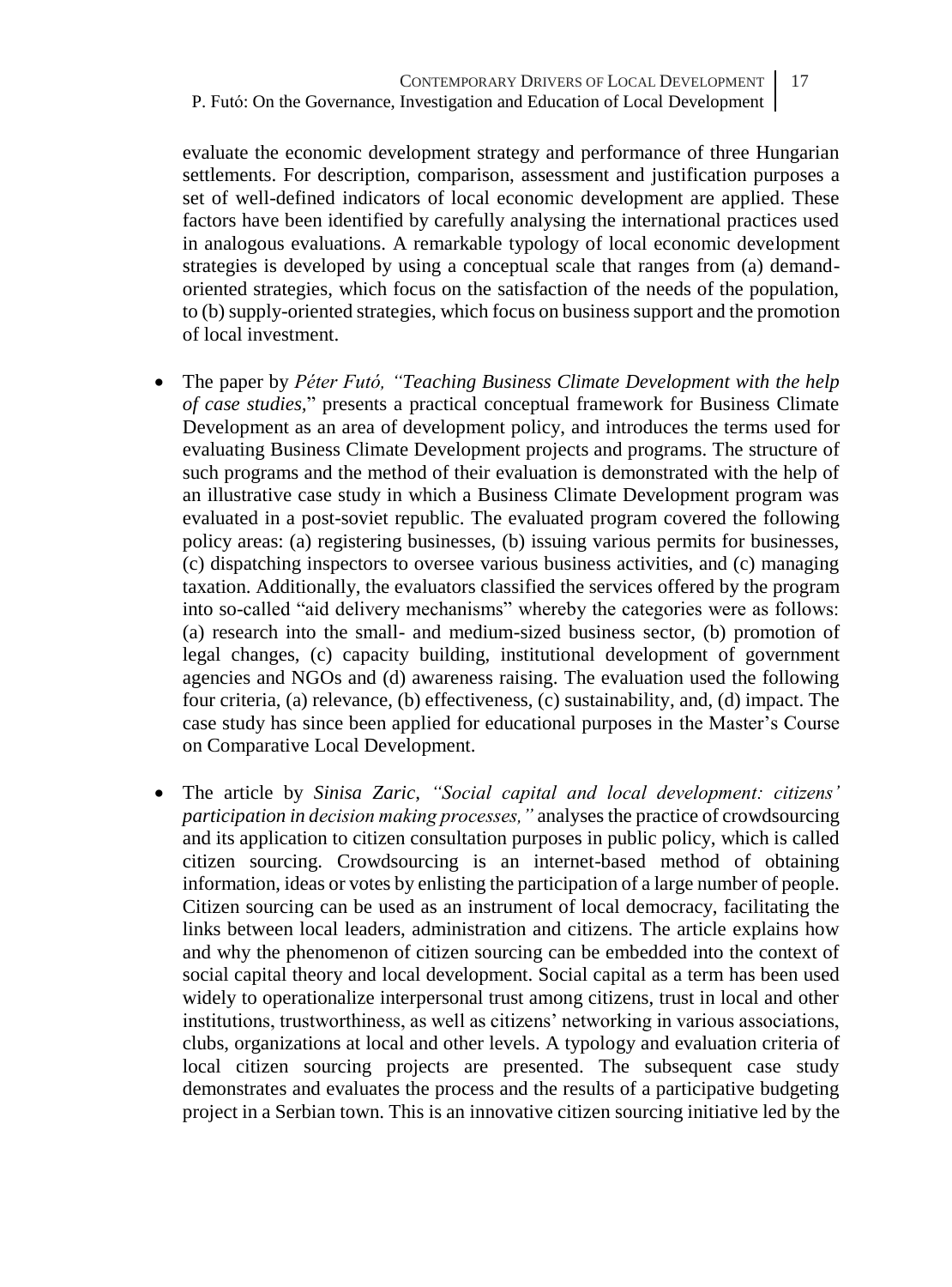local government, whereby each year a well-defined sum from the budget is spent according to the votes of citizens.

• The paper by *Bárbara Gabriel and others, "Assessing Entrepreneurship and Innovation in Higher Education Institutions: The 'HEInnovate' Initiative at the Universidade de Aveiro, Portugal,"* is a micro-level evaluation of a wider policy initiative. The analysis focuses on the process and results of a self-assessment exercise at the level of a university. The method of self-assessment is a standard investigation, which enables a comparison and aggregation of findings across many higher education institutions. The name of this questionnaire-based self-assessment instrument is "HEInnovate" (HE is an abbreviation for Higher Education). This tool has been used to evaluate the entrepreneurial and innovative activities of many universities and other higher education institutions. The self-assessment is based on the feedback of university personnel and students. The method has been elaborated and disseminated by the OECD and the EU. This paper demonstrates its application at the Department of Mechanical Engineering (DME) of the University of Aveiro (UA), Portugal. It also provides insight into how the results of the "HEInnovate" exercise are utilized in a university setting for designing and implementing innovative, entrepreneurial activities, for exchanging technical know-how, and for connecting the university with wider society.

The authors of this volume are engaged in promoting local development worldwide through their research, education, and consultancy efforts.

#### **Notes:**

<sup>1</sup> The Joint European Master in Comparative Local Development (Master CoDe), offered by the University of Ljubljana, is a two-year Erasmus+ Master Program organized by a consortium that includes Corvinus University of Budapest (Hungary), the University of Ljubljana (Slovenia), the University of Regensburg (Germany), and the University of Trento (Italy). The master's course was supported by the European Union. The Master developed into a full, two-year, 120-ECTSsecond-Bologna-tier course following the 2011–2012 academic year (previously, it was a 95 ECTS program).

 $2$  For a fuller and more formal definition of Local Development as a discipline, see the conclusions chapter of this volume by Bruno Dallago: "An integrated systemic view of Local development".

<sup>3</sup> The English language is not very explicit in this respect because it uses the same form of the verb "develop" in both of the following sentences: "The city developed quickly," and "The local council developed the city". However, other languages more clearly specify the reflexive form of this verb, e.g. in French "*se developper*" is the reflexive form of the verb "*developper*", and analogously in German "*sich entwickeln*" - "*entwickeln*", while in Russian "*развива́ться*" - "*[развива́ть](https://en.wiktionary.org/wiki/%D1%80%D0%B0%D0%B7%D0%B2%D0%B8%D0%B2%D0%B0%D1%82%D1%8C#Russian)*" have different forms. The Hungarian language is unique in that not only is the reflexive verb "*fejlődni*" formally different from the corresponding transitive verb "*fejleszteni,*" but the respective two nouns have different forms: "*fejlődés*" meaning *development as a process which evolves* can easily be distinguished from "*fejlesztés*" meaning *development as an activity implemented by specific actors*.